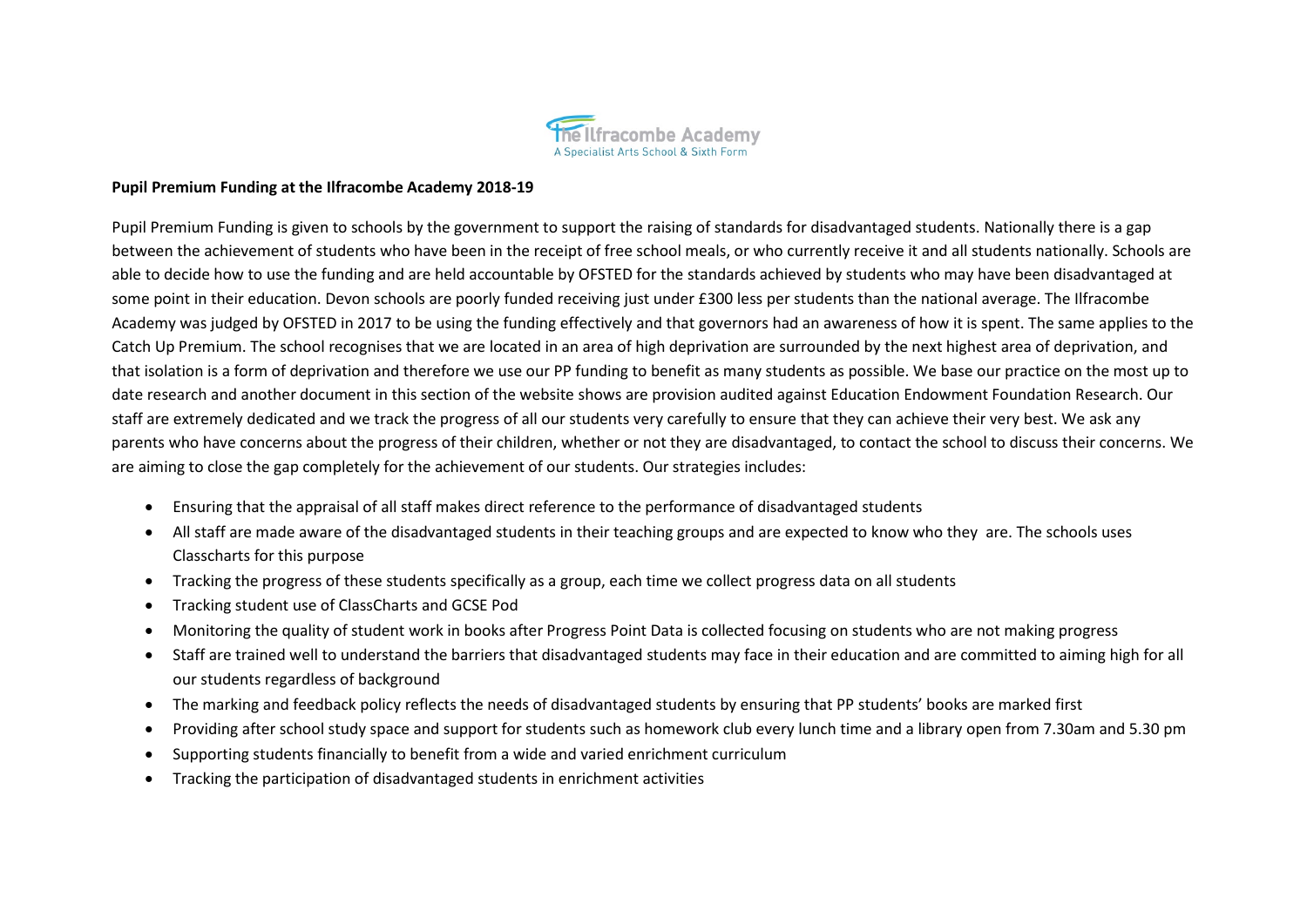- Pursuing university opportunities for students from Year 7 onwards
- Ensuring that all students have access to a wide careers programme with specific attention to students facing barriers to their progress

In the last school year the Ilfracombe Academy received £216462.83 and a catch up premium of £12474. The money is spent very carefully using recent research into what is most effective. To date the catch up premium has supported students who benefit from a curriculum with fewer teachers and a sharp focus on literacy and numeracy skills. The school has acted upon research from The Education Endowment Fund, The Sutton Trust and OFSTED reports on good practice. **OFTSED reported in April 2017 that the school uses its PP funding wisely and that governors are fully aware of how it is spent. The school is continuing to use the funding in this way being guided by best practice.** 

## **How the school uses the additional funding:**

Research shows that the quality of the staff working with students has the biggest impact on their achievement and consequently their life chances. The quality of teaching and feedback have an even greater impact if students are disadvantaged. Our biggest investment therefore is in staffing and training to ensure that all students are well supported. We know that the impact of the quality of teaching and support is particularly substantial on disadvantaged students. **If, having read the information below, you feel that you would like to apply for Free School Meals, or feel that your child would benefit from additional support please do not hesitate to contact our Student Outcomes Administrator Mrs Claire Shobbrook, in the first instance, or Deputy Head Teacher Mr Paul Roberts.**

We use our funding in the following ways:

| <b>Staffing</b>            | <b>Information</b>                                                                            | This column needs funds<br>updating from last year |
|----------------------------|-----------------------------------------------------------------------------------------------|----------------------------------------------------|
| Time for Deputy Head       | The Deputy Head Teacher for student outcomes is responsible for tracking the progress for     | This comes from the                                |
| <b>Teacher for Student</b> | FSM students. Data is collected on all students on 4 occasions during the year for KS 4 and 5 | school main budget                                 |
| <b>Outcomes</b>            | and 4 times a year for KS 3. A Progress Panel meeting is held to look into reasons why any    |                                                    |
|                            | student might be underperforming. Appropriate interventions or support are then put in        |                                                    |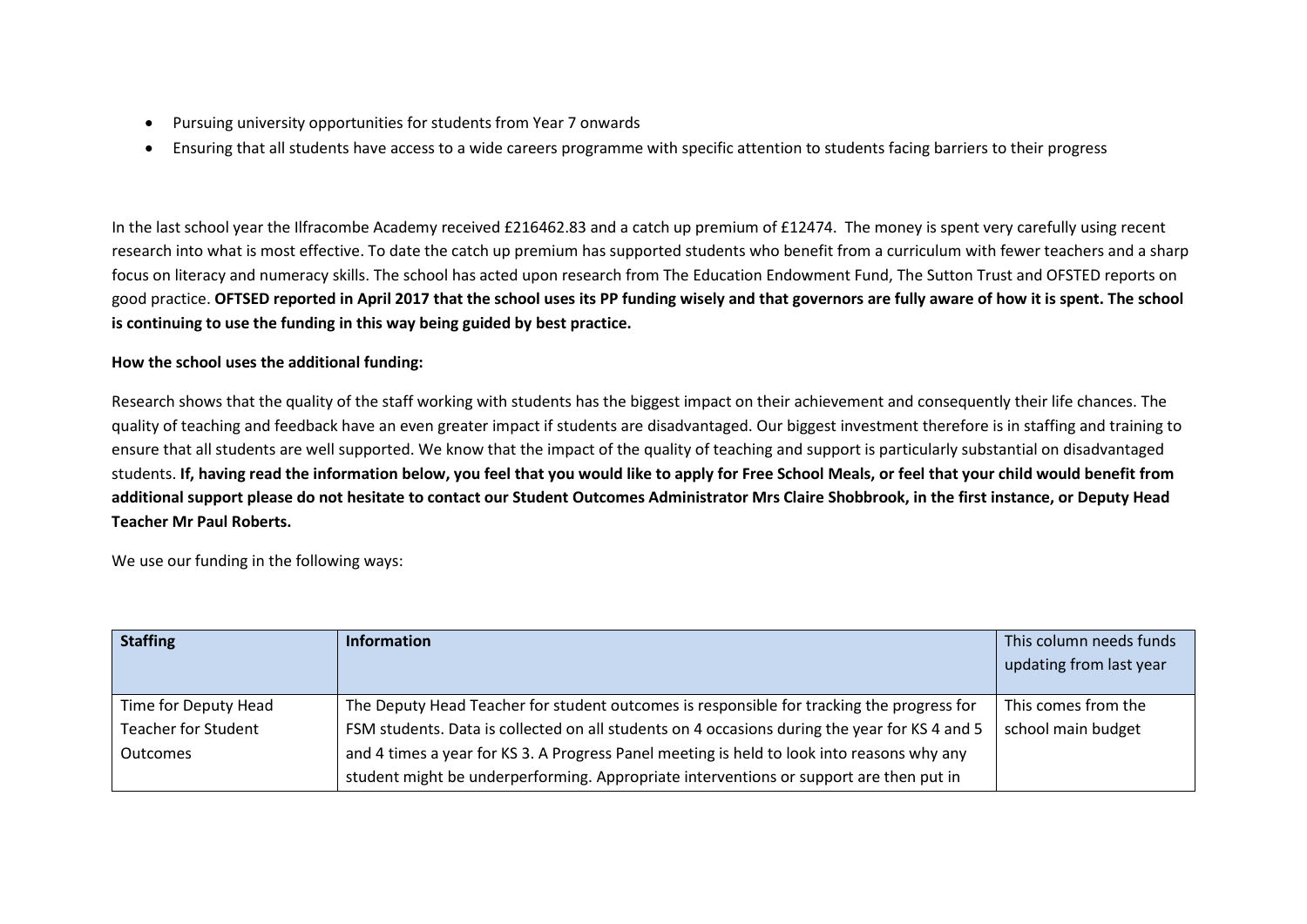|                                                                                        | place to support the students learning. This might be additional tuition for example, or TA<br>support with studying. At the next Progress Point the impact of the support for students is<br>discussed. Homework and GCSE pod usage is tracked on a weekly basis which allows<br>immediate follow up.                                                                                                                                                                                       |                                                                    |
|----------------------------------------------------------------------------------------|----------------------------------------------------------------------------------------------------------------------------------------------------------------------------------------------------------------------------------------------------------------------------------------------------------------------------------------------------------------------------------------------------------------------------------------------------------------------------------------------|--------------------------------------------------------------------|
| <b>Student Outcomes</b><br>administrator                                               | The Student Outcomes administrator is responsible for coordinating the work described<br>above and ensuring that Progress Panel decisions are followed up. They are also the point<br>of contact for parents who would like to apply for FSM                                                                                                                                                                                                                                                 | This comes from the<br>school main budget                          |
| <b>Student Services</b>                                                                | Each year group has a Pastoral Coordinator attached to them. The Pastoral Coordinator's<br>role is to support students who have any barriers to their learning.                                                                                                                                                                                                                                                                                                                              | This comes from the main<br>school budget at a cost of<br>£114,198 |
| <b>Training for Staff</b>                                                              | Research shows that the most effective intervention for disadvantaged is excellent teaching.<br>Research based training is an important part of the school's strategy to raise the<br>achievement of disadvantaged students                                                                                                                                                                                                                                                                  | This comes from the<br>school's own revenue<br>budget              |
| Teaching Assistant Time and<br>additional support staff time.<br><b>Staff Training</b> | Teaching Assistants at the Ilfracombe Academy are attached to specific departments and<br>develop expertise in a particular area so they are well equipped to support students in<br>lessons or through small group extraction. Teaching Assistants have also been trained on<br>the needs of disadvantaged children as well as children with a SEND. Support for students is<br>a strength of the school which we are proud of. OFSTED April 2017 supports this view as<br>does SIAMS 2017. | £161567                                                            |
| <b>Tracking Software</b>                                                               | The school uses SISRA tracking software which allows us at any time to look at the progress<br>of individual students or groups of students                                                                                                                                                                                                                                                                                                                                                  | £3990                                                              |
| Counsellors/Youth worker                                                               | The school employs counsellors and also supports the work of additional trainee<br>counsellors. We recognise that students may require additional emotional support at<br>various times during their school career.                                                                                                                                                                                                                                                                          | £5974 for p/t counseller<br>£1760.81 for trainees                  |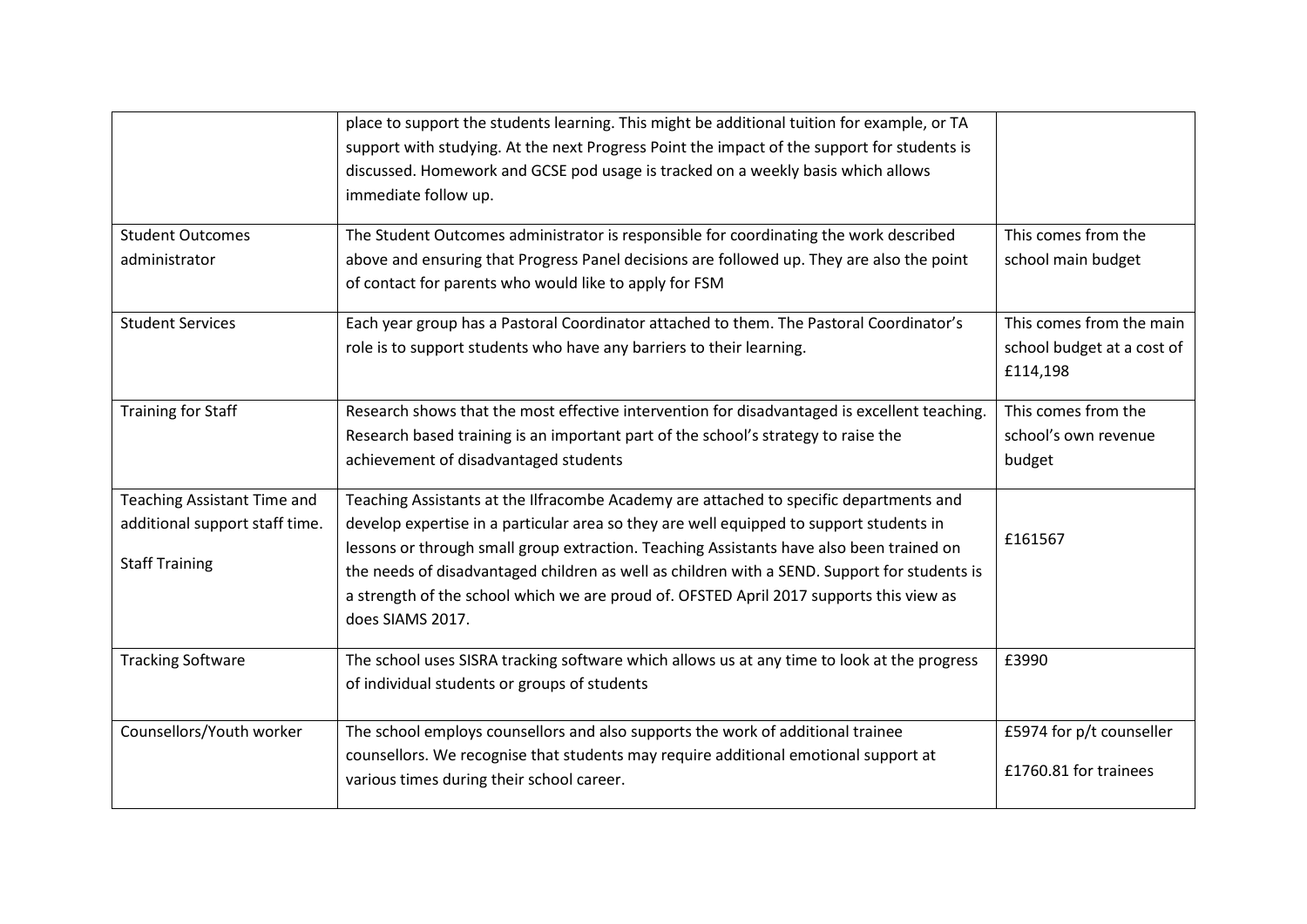|                                                                               | Students are able to take advantage of support from church mentors                                                                                                                                                                                                                                                                                                        | Free                          |
|-------------------------------------------------------------------------------|---------------------------------------------------------------------------------------------------------------------------------------------------------------------------------------------------------------------------------------------------------------------------------------------------------------------------------------------------------------------------|-------------------------------|
|                                                                               | The school part fund a Diocesan youth worker. With the Diocese of Exeter funding the<br>remainder                                                                                                                                                                                                                                                                         | Main school<br>budget/Diocese |
| Additional staffing to support<br>Social and Emotional aspects<br>of learning | As well as teaching assistants who support academic progress in and outside the classroom,<br>the school employs specially trained Teaching Assistants to work with students who may<br>need to develop social and emotional skills. The exclusion rate for disadvantaged and SEND<br>students at the Ilfracombe Academy is much lower than the national rate.            | £36643                        |
| Finger Print recognition hard<br>ware and software for the<br>Dining Hall     | This allows students to purchase food without cash and in the case of students entitled to<br>FSM, without any identification. This has removed any anxiety students (and parents) may<br>have in applying for FSM.                                                                                                                                                       | £3287.91                      |
| Purchase of uniform to<br>support disadvantaged<br>families                   | We know that some students and their families require support particularly at the beginning<br>of a new academic year. The school supports this and works with local businesses to ensure<br>that families can plan in additional to receiving support. The school is mindful that Universal<br>Credit will be rolled out in the area as many families are buying uniform | £955.26                       |
| <b>Supporting Enrichment</b><br>activities for disadvantaged<br>students*     | We recognise that being involved in extra-curricular activities can substantially enhance a<br>student's enjoyment of school, boosts their confidence and their academic achievement.                                                                                                                                                                                     | £3711.89                      |
| Payment for attendance at<br>Petroc FE College for selected<br>students       |                                                                                                                                                                                                                                                                                                                                                                           | £13<br>£0                     |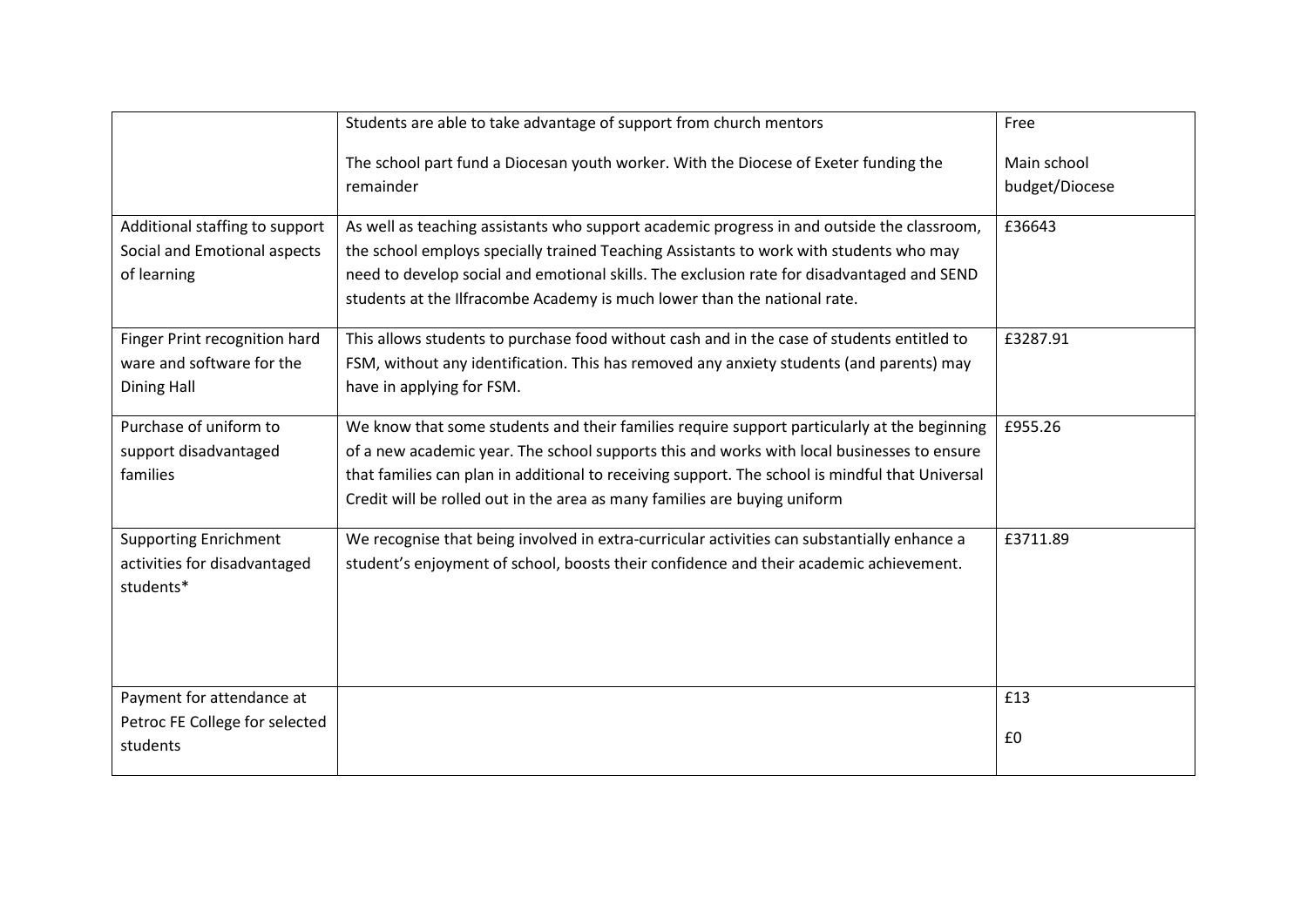| <b>Accelerated Reader</b>                                                                             | We know that literacy is a key issue for students in terms of accessing the whole curriculum<br>and therefore in Year 7 and 8 we buy into a reading programme and books to develop<br>students reading. We know that the impact on reading ages for FSM children has been<br>substantial This is supported by £10,000 extra investment in the library this year from the<br>school's own budget | Main school budget<br>£6428.70                |
|-------------------------------------------------------------------------------------------------------|-------------------------------------------------------------------------------------------------------------------------------------------------------------------------------------------------------------------------------------------------------------------------------------------------------------------------------------------------------------------------------------------------|-----------------------------------------------|
| <b>Classcharts and Edukey</b>                                                                         | On line setting of homework which allows parents to receive immediate notification of<br>homework. Parents can also see behaviour information in "real time" as can students. Staff<br>can use the tool for planning and can see all student Individual Education Plans quickly                                                                                                                 | £3486.23 and GL<br>Assessment £875.50<br>£256 |
| <b>Future Planned Spend</b><br>Offsite Centre for students<br>struggling with secondary<br>transition | In 2018/19 the school appealed to the LA for funding to support offsite provision. This is a<br>lengthy process and a grant was confirned for 2019/0. This does not come from the school's<br>own PP budget but is additional external funding                                                                                                                                                  | £40,000                                       |

# **Numbers of students and % of the cohort by Year Group for 2018-19 Academic Year**

| Year 7  | 51  | 138 | 189 | 26.98% |
|---------|-----|-----|-----|--------|
| Year 8  | 46  | 125 | 171 | 26.90% |
| Year 9  | 53  | 111 | 164 | 32.32% |
| Year 10 | 37  | 118 | 155 | 23.87% |
| Year 11 | 31  | 117 | 148 | 20.95% |
| Year 12 | 14  | 48  | 62  | 22.58% |
| Year 13 | 13  | 56  | 69  | 18.84% |
|         | 245 | 713 | 958 | 25.57% |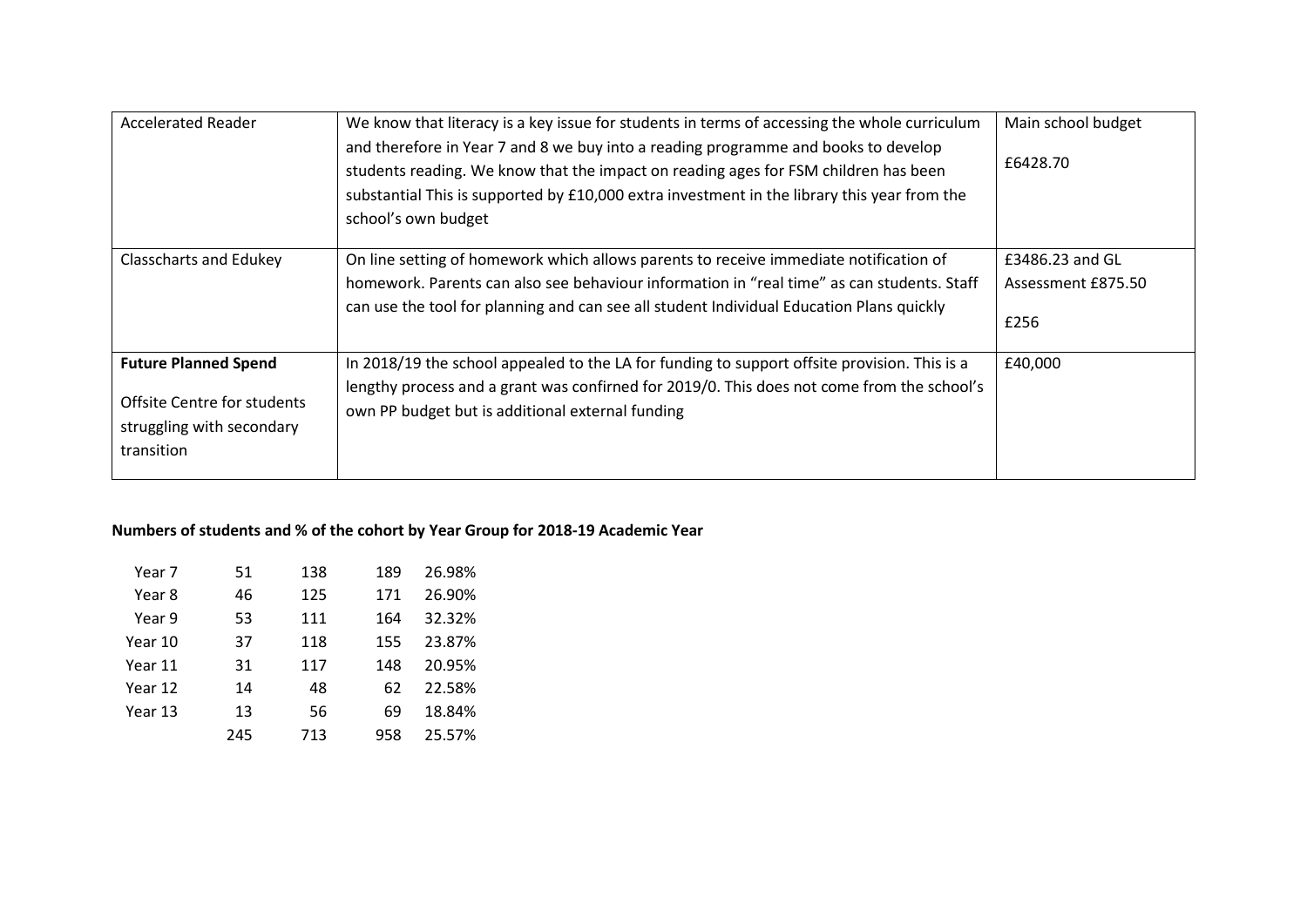### **Student Outcomes 2019**

**OFSTED April 2017** " All groups that were below the national average previously such as boys, low and middle ability pupils and disadvantaged students are working at levels that are close to or in line with national averages. Progress in Year 10 is stronger than in Year 11 and most pupils are in line with age related expectations including disadvantaged students"

## **Data for 2019 results- un-validated:**

| <b>Measure</b>                              | <b>Pupil Premium outcomes</b>                                                                                                                                                                                                                                                                                                          |
|---------------------------------------------|----------------------------------------------------------------------------------------------------------------------------------------------------------------------------------------------------------------------------------------------------------------------------------------------------------------------------------------|
| Progress 8 score                            | For all students -0.26<br>$\bullet$<br>FFT CVA for all students +0.02<br>For all students who followed a full P8 curriculum +0.24<br>For PP students-1.06<br>FFT CVA for PP students -0.19<br>$\bullet$<br>For PP students who followed a full P8 Curriculum-0.21<br>$\bullet$<br>For PP students whose attendance was above 95% +0.23 |
| <b>Attainment 8 score</b>                   | 31.69                                                                                                                                                                                                                                                                                                                                  |
| Percentage achieving English and maths 4+   | $4 + 57%$<br>$4 + 44%$<br>$5 + 29%$<br>$5 + 16%$<br>Contextual Progress for English -0.15 and Maths -0.12                                                                                                                                                                                                                              |
| Percentage Achieving English and maths (5+) | 16%                                                                                                                                                                                                                                                                                                                                    |
| <b>EBACC with English and maths 5+</b>      | 2.8%                                                                                                                                                                                                                                                                                                                                   |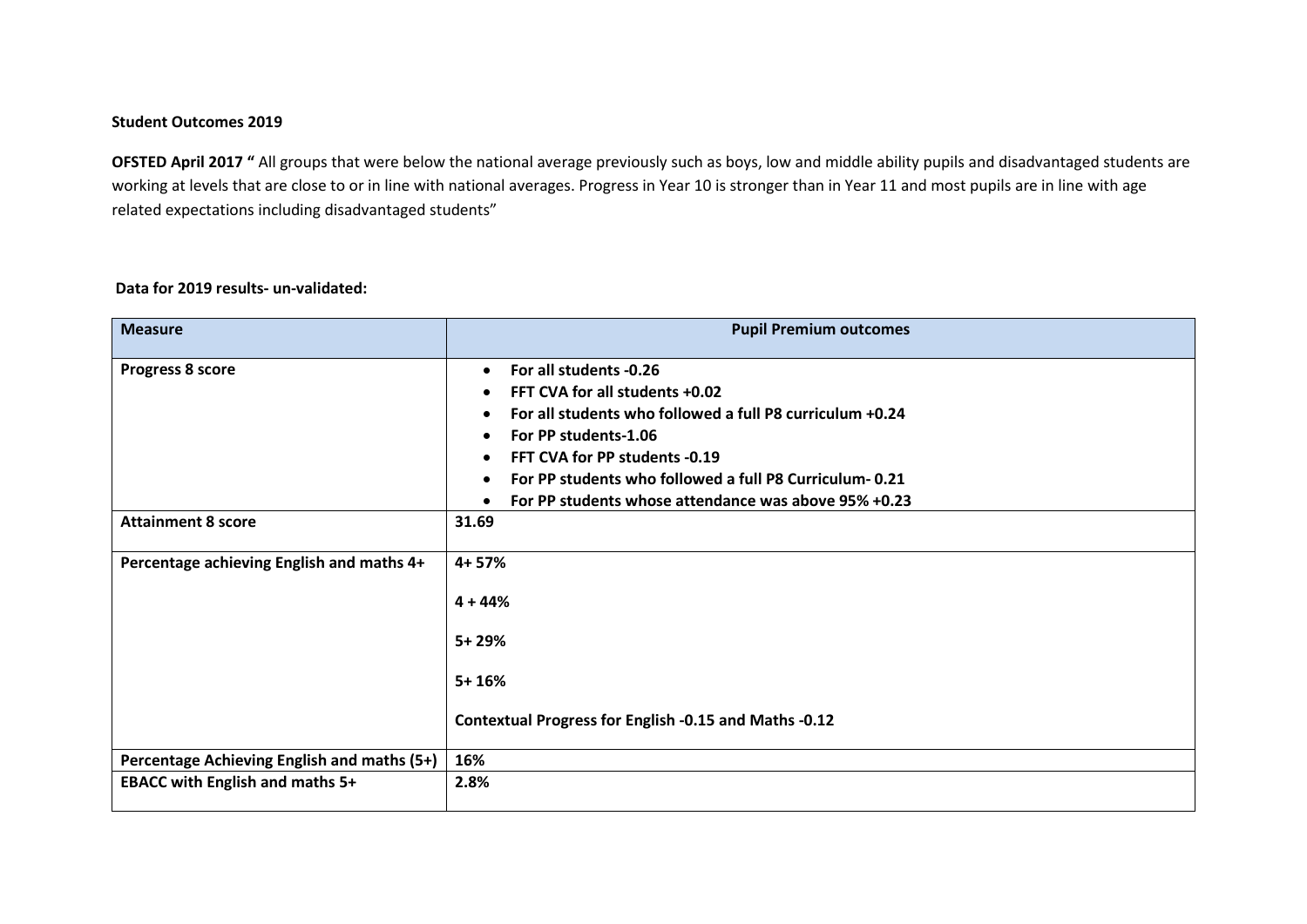| <b>Overall P8 Score for all students</b>                | $-0.26$<br>Contextualised data +0.02                                                                                                                                                                                                                                                                                                                                                                                                                                                                 |
|---------------------------------------------------------|------------------------------------------------------------------------------------------------------------------------------------------------------------------------------------------------------------------------------------------------------------------------------------------------------------------------------------------------------------------------------------------------------------------------------------------------------------------------------------------------------|
| Link to Fairer Secondary School League<br><b>Tables</b> | This tool shows how the Ilfracombe Academy would be judged against similar schools in terms of<br>context. The current P8 score of -0.26 puts the school at a fraction below "average" according to<br>government measures. The P8 measuring tool which measures schools against schools in a similar<br>context would see the Ilfracombe Academy move 521 places higher in the government league tables.<br>https://www.arcgis.com/apps/webappviewer/index.html?id=495809156e7f425a845e112d3152e6ab |

### **Classcharts**

**Classcharts was introduced to the school in September 2018 and so at the time of writing it has been in use just over a year. It allows all staff to see whether a student is in receipt of free school meals or not, without students being able to see this, and also allows staff to see quickly whether a student has a SEND, and how many Adverse Childhood Experiences (ACES) a student without being able to see exactly what those experiences were. This allows staff to take into account students' needs whilst planning.**

**Classcharts also allows staff, parents and students to see their own behaviour record instantly and in "real time" and monitors the setting and completion of homework. Again students, staff and parents can see this**

### **Cashless System**

This system means that students who are in receipt of FSM can buy their lunch using the biometric system like all other students. It has removed the stigma of FSM and it also allows the school to step in and provide support discretely when a student who may not have claimed FSM is not eating properly. This system also allows parents to see what their children are purchasing

### **Counselling Supervision**

The school has case studies to show the impact on students and their progress including examination results.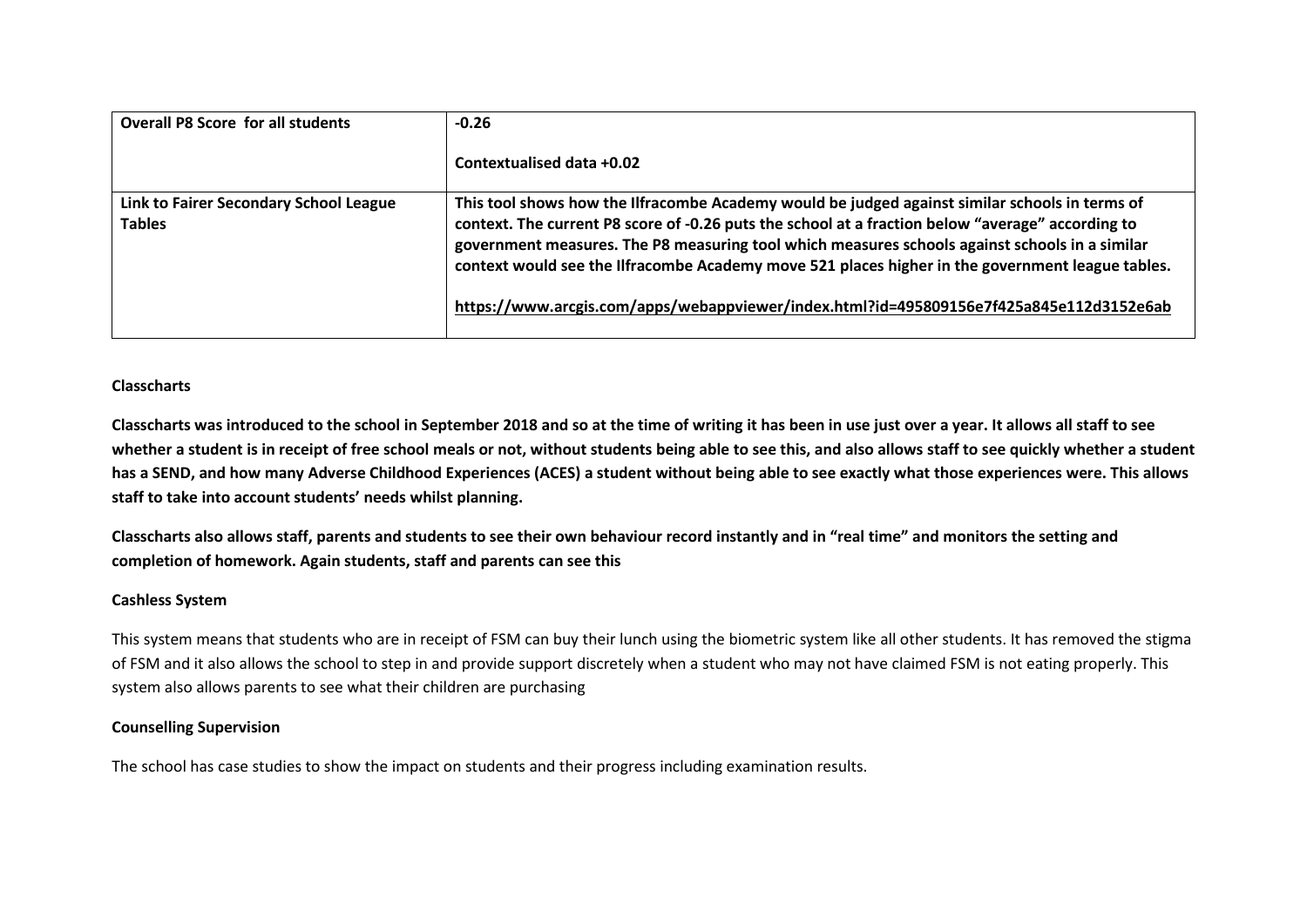We know from the news and research that mental health of adolescents in a national concern. We do all we can as a school through our values in action to support students with their mental health. As well as our very well trained Pastoral Coordinators (one for each year group) the school employs its own counsellors understanding that access to CAMHS has extremely high thresholds and can take time. The impact of this intervention is clear from cases studies.

### **Breakfast Club**

The breakfast club runs every morning in our Hub and provides an opportunity for students with difficult home circumstances, and anxious students a positive start to the day. Staff who run the breakfast club ensure that the students are prepared for the day and will discuss any concerns or issues that they may have. It is also a safe place that students can go to sort out issues with their peer group with the help of staff. It also gives the staff an opportunity to inform pastoral staff of any potential issues that may surface during the day so that the inform can be fed to classroom teachers and TA's. A number of students that have struggled to come into school rely on the breakfast club to bridge the gap between home and school. Those students who do not have the home support particularly in the mornings know that not only will they be greeted with a friendly face but they will also be able to have breakfast. Many of those students that access the breakfast club will also drop into the Hub at breaks and lunch. In addition, from September 2019 the school has launched free breakfast for all students with the intention of making all our students have the opportunity to get off to a good start each day.

To support students in the preparation for their exams, the schools runs exam breakfasts during the mock and summer exam periods. Free pizza and transport are provided every Thursday evening at 6pm for those students that stay to revise at school. The parents and carers of Pupil Premium students are contacted to encourage them to attend. This arrangement runs from October to the November mock exams as well as from February to the summer exams. The school also runs a revision weekend in March every year, which is free and Pupil premium students are strongly encouraged to attend.

### **Accelerated Reader**

Accelerated reader tracks book borrowing and through "quizzing" reading age growth. It has had a particular impact on students from disadvantaged backgrounds. This year the school has invested an additional £10,000 over three years to provide new books for the library. This additional funding has not come from the Pupil Premium budget but has come from the main school budget.

**Catch Up Funding £12474** When students arrive at the Ilfracombe Academy in addition to the data and information received from the student's primary school we also under take Cognitive Ability Tests which give us a further understanding of students' strengths and areas for support. The school is also using Lucid screening testing comprehension with GL Assessment